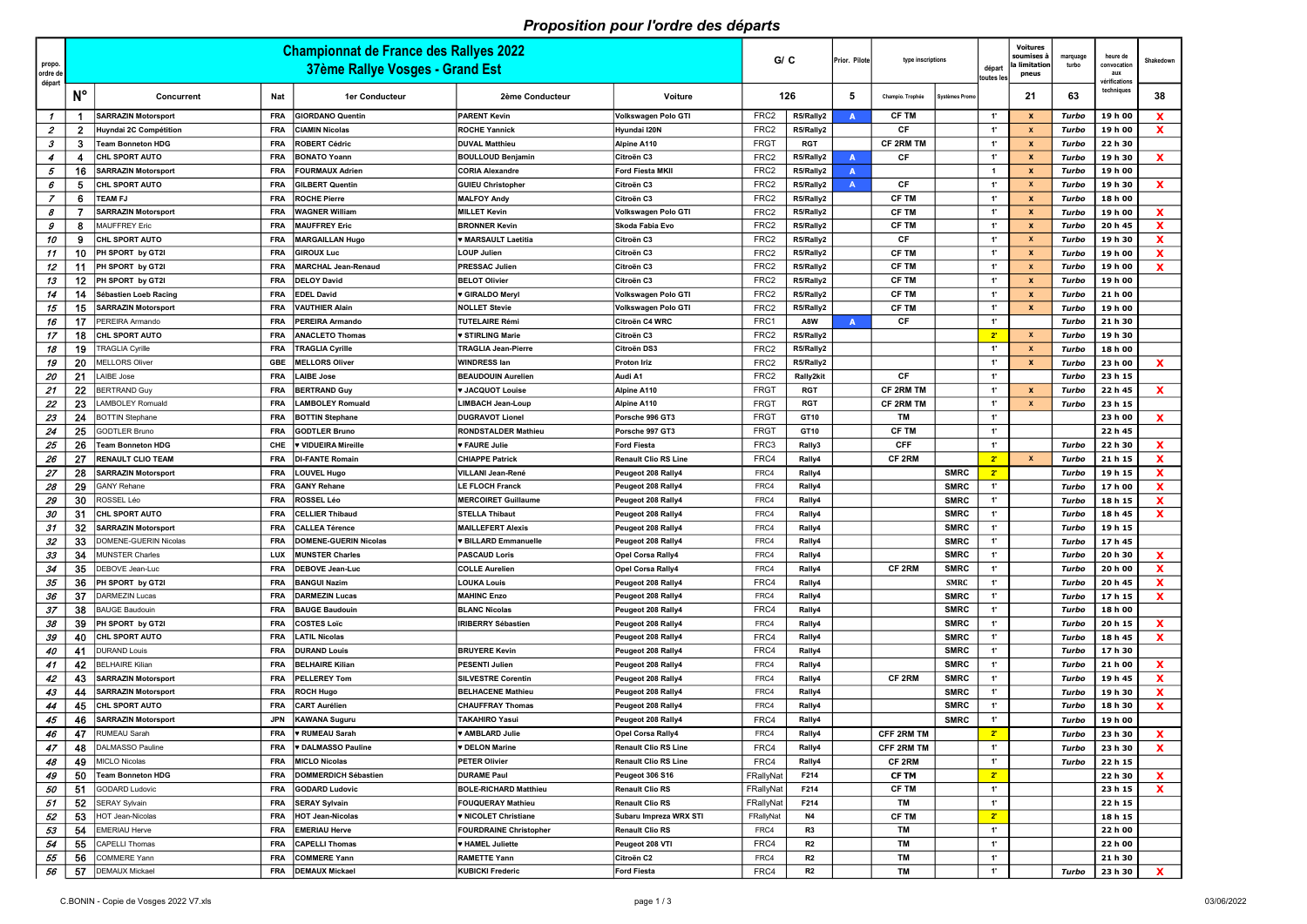## Proposition pour l'ordre des départs

| propo.<br>ordre de |                  |                                                   |                          | <b>Championnat de France des Rallyes 2022</b><br>37ème Rallye Vosges - Grand Est |                                                         |                                                      | GIC                    |                 | Prior. Pilote | type inscriptions | départ<br>toutes les             | <b>Voitures</b><br>soumises a<br>a limitatior<br>pneus | marquage<br>turbo | heure de<br>convocation<br>aux | Shakedown<br><i>v</i> érifications |  |  |  |  |  |
|--------------------|------------------|---------------------------------------------------|--------------------------|----------------------------------------------------------------------------------|---------------------------------------------------------|------------------------------------------------------|------------------------|-----------------|---------------|-------------------|----------------------------------|--------------------------------------------------------|-------------------|--------------------------------|------------------------------------|--|--|--|--|--|
| départ             | N°               | Concurrent                                        | Nat                      | <b>1er Conducteur</b>                                                            | 2ème Conducteur                                         | Voiture                                              | 126                    |                 | -5            | Champio. Trophée  | <b>Systèmes Promo</b>            | 21                                                     | 63                | techniques                     | 38                                 |  |  |  |  |  |
| -57                | 58               | <b>GONNET Eric</b>                                | <b>FRA</b>               | <b>GONNET Eric</b>                                                               | <b>LAPERSONNE Emmanuel</b>                              | Honda Civic                                          | FRC4                   | A7              |               | TM                | $\cdot$                          |                                                        |                   | 21 h 45                        |                                    |  |  |  |  |  |
| 58                 | 59               | <b>DELEVAL Corentin</b>                           | FRA                      | <b>DELEVAL Corentin</b>                                                          | <b>GOY Pierre</b>                                       | Peugeot 306 S16                                      | FRC4                   | A7              |               | TM                | $-1$                             |                                                        |                   | 21 h 30                        |                                    |  |  |  |  |  |
| 59                 | 60               | CORBERAND Yoan                                    | <b>FRA</b>               | CORBERAND Yoan                                                                   | ♥ FAIVRE Emeline                                        | <b>Renault Clio RS Line</b>                          | FRC5                   | Rally5          |               | <b>CF 2RM TM</b>  | $-1$                             |                                                        | Turbo             | 22 h 15                        |                                    |  |  |  |  |  |
| 60                 | 6                | <b>BRAESCH Maxime</b>                             | <b>FRA</b>               | <b>BRAESCH Maxime</b>                                                            | <b>ANDRE Loïck</b>                                      | <b>Renault Clio RS Line</b>                          | FRC5                   | Rally5          |               | <b>CF 2RM TM</b>  | $\cdot$                          |                                                        |                   | 22 h 00                        |                                    |  |  |  |  |  |
| 61                 | 62               | <b>GINES Elodie</b>                               | <b>FRA</b>               | <b>v GINES Elodie</b>                                                            | <b>* HAILLOUD Manon</b>                                 | <b>Renault Clio RS Line</b>                          | FRC <sub>5</sub>       | Rally5          |               | <b>CFF 2RM TM</b> | $\cdot$                          |                                                        |                   | 21 h 45                        |                                    |  |  |  |  |  |
| 62                 | 63               | <b>JANNY Sylvain</b>                              | <b>FRA</b>               | <b>JANNY Sylvain</b>                                                             | <b>v</b> GUY Mireille                                   | <b>Renault Clio RS Line</b>                          | FRC <sub>5</sub>       | Rally5          |               | <b>CF 2RM TM</b>  | $\cdot$                          |                                                        | Turbo             | 21 h 15                        |                                    |  |  |  |  |  |
| 63                 | 64               | JANNY Jérôme                                      | <b>FRA</b>               | <b>JANNY Jérôme</b>                                                              | <b>GUTIERREZ Clement</b>                                | <b>Renault Clio RS Line</b>                          | FRC <sub>5</sub>       | Rally5          |               | <b>CF 2RM TM</b>  | $\cdot$                          |                                                        | Turbo             | 21 h 00                        |                                    |  |  |  |  |  |
| 64                 | 65               | <b>ROUSSEL Frederic</b>                           | <b>FRA</b>               | <b>ROUSSEL Frederic</b>                                                          | <b>V LEFEBVRE Joyce</b>                                 | <b>Renault Clio RS Line</b>                          | FRC <sub>5</sub>       | Rally5          |               | TM                | $\cdot$                          |                                                        | Turbo             | 20 h 45                        |                                    |  |  |  |  |  |
| 65                 | 66               | <b>CORDIER Patrice</b>                            | FRA                      | <b>CORDIER Patrice</b>                                                           | <b>* BAJOLET Marie</b>                                  | Peugeot 106 XSI                                      | FRC5                   | F212            |               | <b>CF TM</b>      | 1'                               |                                                        |                   | 20 h 30                        |                                    |  |  |  |  |  |
| 66                 | 67               | <b>SCHLENNSTEDT Delphine</b>                      | FRA                      | <b>v SCHLENNSTEDT Delphine</b>                                                   | <b>WEURAT Florence</b>                                  | <b>Ford Fiesta</b>                                   | FRC5                   | R2J             |               | <b>CFF 2RM</b>    | $\cdot$                          |                                                        | Turbo             | 20 h 15                        |                                    |  |  |  |  |  |
| 67                 | 68               | ROUSSEL Mickaël                                   | <b>FRA</b>               | ROUSSEL Mickaël                                                                  | <b>BELLENGIER Ludovic</b>                               | <b>Opel Adam</b>                                     | FRC5                   | FR <sub>2</sub> |               | <b>TM</b>         | 1'                               |                                                        |                   | 20 h 00                        |                                    |  |  |  |  |  |
| 68                 | 69               | PARISOT Loïc                                      | <b>FRA</b>               | <b>PARISOT Loïc</b>                                                              | <b>EBLE David</b>                                       | Porsche 997 GT3 RS                                   | <b>FRGT</b>            | GT10            |               |                   | $2^{\circ}$                      |                                                        |                   | 22 h 30                        |                                    |  |  |  |  |  |
| 69                 | 70               | JEUDY Ludovic                                     | FRA                      | <b>JEUDY Ludovic</b>                                                             | <b>W MARGAINE Nadine</b>                                | Peugeot 205 GTI                                      | FRallyNat              | F214            |               |                   | $2^{\circ}$                      |                                                        |                   | 22 h 15                        |                                    |  |  |  |  |  |
| 70                 | 71               | <b>BALAS Nicolas</b>                              | <b>FRA</b>               | <b>BALAS Nicolas</b>                                                             | <b>BALAS Alexis</b>                                     | Peugeot 207 Maxi                                     | FRallyNat              | F214            |               |                   | 1'                               |                                                        |                   | 22 h 00                        |                                    |  |  |  |  |  |
| 71                 | 72               | <b>DANIEL Samuel</b>                              | <b>FRA</b>               | <b>DANIEL Samuel</b>                                                             | <b>DAVID Thomas</b>                                     | <b>Renault Clio RS</b>                               | FRallyNat              | F214            |               |                   | $\cdot$                          |                                                        |                   | 21 h 15                        |                                    |  |  |  |  |  |
| 72                 | 73               | <b>DURAND Thibault</b>                            | <b>FRA</b>               | <b>DURAND Thibault</b>                                                           | <b>THIMONT Jérémy</b>                                   | Peugeot 306 XSI                                      | FRallyNat              | F214            |               |                   | $\cdot$                          |                                                        |                   | 21 h 00                        |                                    |  |  |  |  |  |
| 73                 | 74               | <b>GEORGEL Pierre</b>                             | <b>FRA</b>               | <b>GEORGEL Pierre</b>                                                            | <b>PARISOT Jeremy</b>                                   | <b>Renault Clio RS Ragnotti</b>                      | FRallyNat<br>FRallyNat | F214            |               |                   | $2^{\circ}$<br>$\cdot$           |                                                        |                   | 20 h 45                        |                                    |  |  |  |  |  |
| 74                 | 75<br>76         | <b>GOLIOT Yannick</b><br><b>MALGLAIVE Thierry</b> | <b>FRA</b><br><b>FRA</b> | <b>GOLIOT Yannick</b><br><b>MALGLAIVE Thierry</b>                                | <b>GILLOT Bastien</b><br><b>SAUFFRAY Aurélien</b>       | <b>Renault Clio 3 RS</b><br><b>Renault Clio 3 RS</b> | FRallyNat              | F214<br>F214    |               |                   | $\cdot$                          |                                                        |                   | 20 h 30<br>20 h 15             |                                    |  |  |  |  |  |
| 75<br>76           | 77               | <b>MASSON Sebastien</b>                           | <b>FRA</b>               | MASSON Sebastien                                                                 | ♥ LIMBACH Marie Lou                                     | <b>Renault Clio RS</b>                               | FRallyNat              | F214            |               |                   | $\cdot$                          |                                                        |                   | 20 h 00                        |                                    |  |  |  |  |  |
| 77                 | 78               | <b>ORIEL Gregory</b>                              | <b>FRA</b>               | <b>ORIEL Gregory</b>                                                             | <b>THIRIET Michaël</b>                                  | <b>Renault Clio RS</b>                               | FRallyNat              | F214            |               |                   | 1'                               |                                                        |                   | 19 h 45                        |                                    |  |  |  |  |  |
| 78                 | 79               | ARAUJO SOTO MAIOR Tony                            | <b>FRA</b>               | <b>ARAUJO SOTO MAIOR Tony</b>                                                    | <b>v VENTURIN Lea</b>                                   | Subaru Impreza STi                                   | FRallyNat              | A8              |               |                   | $\cdot$                          |                                                        | Turbo             | 21 h 45                        |                                    |  |  |  |  |  |
| 79                 | 80               | SAINT-DIZIER Vincent                              | <b>FRA</b>               | <b>SAINT-DIZIER Vincent</b>                                                      | <b>V LEHMANN Ophelie</b>                                | Subaru Impreza WRX STi                               | FRallyNat              | A8              |               |                   | $\cdot$                          |                                                        | Turbo             | 23 h 15                        | $\mathbf{x}$                       |  |  |  |  |  |
| 80                 | 81               | <b>FELIX Abel</b>                                 | <b>FRA</b>               | <b>FELIX Abel</b>                                                                | <b>v COURTOIS Lucie</b>                                 | Peugeot 207 RC                                       | FRallyNat              | A8              |               |                   | $\cdot$                          |                                                        | Turbo             | 21 h 30                        |                                    |  |  |  |  |  |
| 81                 | -82              | <b>HIEBAUT Francois</b>                           | <b>FRA</b>               | <b>THIEBAUT Francois</b>                                                         | <b>v O'BRIEN Julia</b>                                  | Subaru Impreza STi                                   | FRallyNat              | <b>N4</b>       |               |                   | $\cdot$                          |                                                        | Turbo             | 21 h 15                        |                                    |  |  |  |  |  |
| 82                 | -83              | QUERSIN Patrick                                   | <b>FRA</b>               | <b>QUERSIN Patrick</b>                                                           | <b>QUERSIN Jules</b>                                    | Mitsubishi Lancer Evo X                              | FRallyNat              | N4              |               |                   | 1'                               |                                                        | Turbo             | 19 h 45                        |                                    |  |  |  |  |  |
| 83                 | 84               | <b>BRIOT Olivier</b>                              | <b>FRA</b>               | <b>BRIOT Olivier</b>                                                             | <b>VUILLEMARD Donovan</b>                               | Mitsubishi Lancer Evo X                              | FRallyNat              | R4              |               |                   | 1'                               |                                                        | Turbo             | 19 h 45                        |                                    |  |  |  |  |  |
| 84                 | 85               | <b>BROGLIO Anatole</b>                            | <b>FRA</b>               | <b>BROGLIO Anatole</b>                                                           | <b>GUSTIN Cédric</b>                                    | Citroën DS3                                          | FRC4                   | R3              |               |                   | $\cdot$                          |                                                        | Turbo             | 20 h 30                        |                                    |  |  |  |  |  |
| 85                 | 86               | <b>HANTZ Charly</b>                               | <b>FRA</b>               | <b>HANTZ Charly</b>                                                              | <b>* ARNOULD Coralie</b>                                | Renault Clio RS                                      | FRC4                   | R3              |               |                   | $\cdot$                          |                                                        | Turbo             | 20 h 15                        |                                    |  |  |  |  |  |
| 86                 | 87               | <b>JALINAUD Fabrice</b>                           | <b>FRA</b>               | <b>JALINAUD Fabrice</b>                                                          | <b>CHAVATTE François</b>                                | Citroën DS3                                          | FRC4                   | R3              |               |                   | $\cdot$                          |                                                        | Turbo             | 20 h 00                        |                                    |  |  |  |  |  |
| 87                 | <b>RR</b><br>vv. | <b>SCHUTZ Patrice</b>                             | <b>FRA</b>               | <b>SCHUTZ Patrice</b>                                                            | <b>LEIDEMER Eric</b>                                    | <b>Renault Clio RS</b>                               | FRC4                   | R <sub>3</sub>  |               |                   | $\mathbf{A}$                     |                                                        | Turbo             | 23 h 00                        | Y<br>$\mathbf{v}$                  |  |  |  |  |  |
| 88                 | 89               | <b>DRAPIER Jean-Pierre</b>                        | FRA                      | <b>DRAPIER Jean-Pierre</b>                                                       | <b>DELMASTRO Cyril</b>                                  | Peugeot 207 RC                                       | FRC4                   | R3              |               |                   | $\cdot$                          |                                                        | Turbo             | 21 h 00                        |                                    |  |  |  |  |  |
| 89                 | 90               | <b>COMTE Lionel</b>                               | <b>FRA</b>               | <b>COMTE Lionel</b>                                                              | <b>v RYFFEL Katia</b>                                   | <b>Renault Clio RS</b>                               | FRC4                   | R3              |               |                   | $\mathbf{1}^{\prime}$            |                                                        |                   | 20 h 45                        |                                    |  |  |  |  |  |
| 90                 | 91               | <b>MEYER Benoît</b>                               | <b>FRA</b>               | <b>MEYER Benoît</b>                                                              | <b>v GEMSA Céline</b>                                   | Renault Clio RS                                      | FRC4                   | R3              |               |                   | 1'                               |                                                        |                   | 20 h 30                        |                                    |  |  |  |  |  |
| 91                 | 92               | ROLIN Sebastien                                   | <b>FRA</b>               | <b>ROLIN Sebastien</b>                                                           | <b>ADAMS Bernard</b>                                    | <b>Renault Clio RS</b>                               | FRC4                   | R3              |               |                   | 1'                               |                                                        |                   | 20 h 15                        |                                    |  |  |  |  |  |
| 92                 | 93               | <b>THONNELIER Charles</b>                         | <b>FRA</b>               | <b>THONNELIER Charles</b>                                                        | <b>JACQUOT Aurelien</b>                                 | <b>Renault Clio RS</b>                               | FRC4                   | R3              |               |                   | $\cdot$                          |                                                        |                   | 20 h 00                        |                                    |  |  |  |  |  |
| 93                 | 94               | <b>MARCHAL Eddy</b>                               | <b>FRA</b>               | <b>MARCHAL Eddy</b>                                                              | <b>V EHRE Christine</b>                                 | Peugeot 208 VTI                                      | FRC4                   | R <sub>2</sub>  |               |                   | 1'                               |                                                        |                   | 19 h 45                        |                                    |  |  |  |  |  |
| 94                 | 95               | <b>WENDLING Yannick</b>                           | FRA                      | <b>WENDLING Yannick</b>                                                          | <b>WENDLING Fanny</b>                                   | Peugeot 208 VTI                                      | FRC4                   | R <sub>2</sub>  |               |                   | 1'                               |                                                        |                   | 18 h 45                        |                                    |  |  |  |  |  |
| 95                 | 96               | <b>CLAUDON Damien</b>                             | <b>FRA</b>               | <b>CLAUDON Damien</b>                                                            | <b>BRICE Madlyn</b>                                     | Peugeot 208 VTI                                      | FRC4                   | R <sub>2</sub>  |               |                   | 1'                               |                                                        |                   | 18 h 30                        |                                    |  |  |  |  |  |
| 96                 | 97               | <b>GAGNIERE Dylan</b>                             | <b>FRA</b>               | <b>GAGNIERE Dylan</b>                                                            | <b>* BONNE Maryne</b>                                   | <b>Opel Adam</b>                                     | FRC4                   | R <sub>2</sub>  |               |                   | 1'                               |                                                        |                   | 23 h 00                        | <b>X</b>                           |  |  |  |  |  |
| 97                 | 98               | SALIER Jonas                                      | <b>FRA</b>               | <b>SALIER Jonas</b>                                                              | <b>RODOT Jean-Philippe</b>                              | Peugeot 208 VTI                                      | FRC4                   | R <sub>2</sub>  |               |                   | 1'                               |                                                        |                   | 18 h 45                        |                                    |  |  |  |  |  |
| 98                 | 99               | <b>GOURMAND Christophe</b>                        | <b>FRA</b>               | <b>GOURMAND Christophe</b>                                                       | <b>v GOURMAND Sylvie</b>                                | Citroën C2 R2 Max                                    | FRC4                   | R <sub>2</sub>  |               |                   | $\mathbf{1}^{\prime}$<br>$\cdot$ |                                                        |                   | 18 h 30                        |                                    |  |  |  |  |  |
| 99                 | 100              | <b>HEITZLER Bernard</b><br><b>ANDRIS Yvonick</b>  | <b>FRA</b><br><b>FRA</b> | <b>HEITZLER Bernard</b><br><b>ANDRIS Yvonick</b>                                 | <b>v DANTZER Chantal</b><br><b>DEMANGE Jean-Charles</b> | Citroën C2                                           | FRC4<br>FRC4           | R2<br>F213      |               |                   | $\cdot$                          |                                                        |                   | 17 h 45                        |                                    |  |  |  |  |  |
| 100<br>101         | 101              | 102 BADONNEL Yannick                              | <b>FRA</b>               | <b>BADONNEL Yannick</b>                                                          | <b>FICHENICK Thierry</b>                                | <b>Renault Dacia Logan</b><br>Peugeot 206            | FRC4                   | F213            |               |                   | 1'                               |                                                        |                   | 22 h 45<br>18 h 15             | <b>X</b>                           |  |  |  |  |  |
| 102                |                  | 103 DESJEUNES Gerome                              | <b>FRA</b>               | <b>DESJEUNES Gerome</b>                                                          | <b>TOUSSAINT Bertrand</b>                               | Citroën Saxo VTS                                     | FRC4                   | F213            |               |                   | 1'                               |                                                        |                   | 17 h 45                        |                                    |  |  |  |  |  |
| 103                | 104              | <b>ARGIOLAS Patrick</b>                           | <b>FRA</b>               | <b>ARGIOLAS Patrick</b>                                                          | <b>MORHAIN Jérémy</b>                                   | <b>Renault Clio Williams</b>                         | FRC4                   | A7              |               |                   | 1'                               |                                                        |                   | 22 h 45                        | <b>X</b>                           |  |  |  |  |  |
| 104                | 105              | DANGEL Justin                                     | FRA                      | <b>DANGEL Justin</b>                                                             | <b>DANGEL Bertrand</b>                                  | Volkswagen Golf III                                  | FRC4                   | A7              |               |                   | 1'                               |                                                        |                   | 17 h 30                        |                                    |  |  |  |  |  |
| 105                | 106              | <b>CLAIRE Nicolas</b>                             | <b>FRA</b>               | <b>CLAIRE Nicolas</b>                                                            | <b>v THIRIOT Marlene</b>                                | <b>Renault Clio Ragnotti</b>                         | FRC4                   | N3              |               |                   | 1'                               |                                                        |                   | 19 h 30                        |                                    |  |  |  |  |  |
| 106                | 107              | GIROT Sébastien                                   | FRA                      | <b>GIROT Sébastien</b>                                                           | <b>HUILIE Axel</b>                                      | <b>Renault Clio Ragnotti</b>                         | FRC4                   | N3              |               |                   | 1'                               |                                                        |                   | 18 h 45                        |                                    |  |  |  |  |  |
| 107                | 108              | ILTIS David                                       | <b>FRA</b>               | <b>ILTIS David</b>                                                               | <b>v LEPRETRE Jessika</b>                               | <b>Renault Clio Ragnotti</b>                         | FRC4                   | <b>N3</b>       |               |                   | $-1$                             |                                                        |                   | 18 h 30                        |                                    |  |  |  |  |  |
| 108                | 109              | <b>KELPIN Nicolas</b>                             | <b>FRA</b>               | <b>KELPIN Nicolas</b>                                                            | <b>V ERHART Sophie</b>                                  | <b>Renault Clio Ragnotti</b>                         | FRC4                   | N3              |               |                   | 1'                               |                                                        |                   | 18 h 15                        |                                    |  |  |  |  |  |
| 109                |                  | 110   MACHADO Baptiste                            | <b>FRA</b>               | <b>MACHADO Baptiste</b>                                                          | <b>MOUNIER Alexandre</b>                                | <b>Renault Clio Ragnotti</b>                         | FRC4                   | N3              |               |                   | $\cdot$                          |                                                        |                   | 18 h 00                        |                                    |  |  |  |  |  |
| 110                | 111              | PARMENTELAT Julien                                | FRA                      | <b>PARMENTELAT Julien</b>                                                        | <b>COLAS Lilian</b>                                     | Renault Clio Ragnotti                                | FRC4                   | N3              |               |                   | 1'                               |                                                        |                   | 17 h 45                        |                                    |  |  |  |  |  |
| 111                |                  | 112 RUHLAND Yoann                                 | <b>FRA</b>               | <b>RUHLAND Yoann</b>                                                             | <b>v RUHLAND Natanaelle</b>                             | <b>Renault Clio III RS</b>                           | FRC4                   | <b>N3</b>       |               |                   | 1'                               |                                                        |                   | 17 h 30                        |                                    |  |  |  |  |  |
|                    |                  | 112   113 ZANZI Frederic                          | FRA                      | <b>ZANZI Frederic</b>                                                            | <b>PRADEL Geoffrey</b>                                  | <b>Opel Adam</b>                                     | FRC5                   | FR <sub>2</sub> |               |                   | $\cdot$                          |                                                        |                   | 17 h 15                        |                                    |  |  |  |  |  |